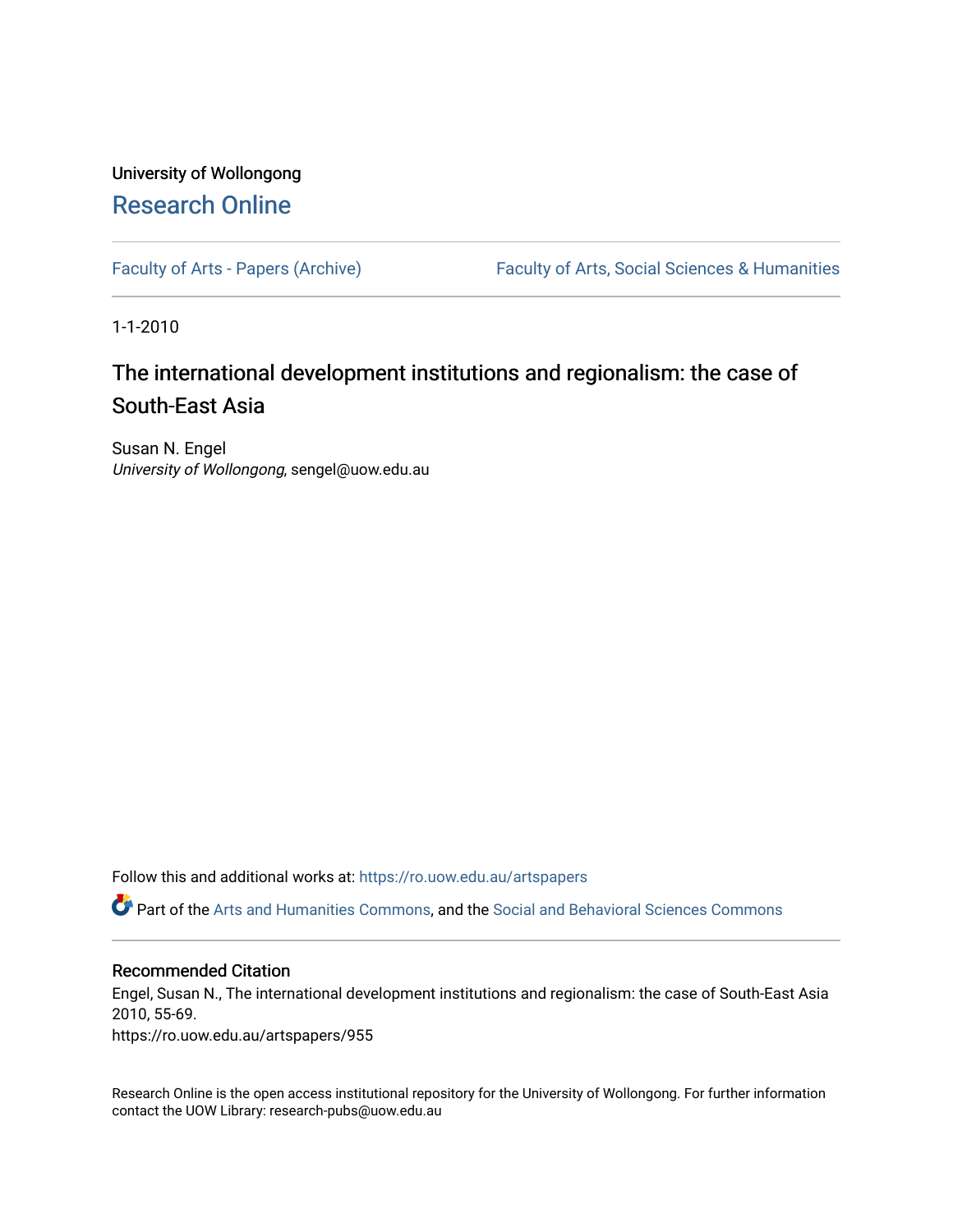# The international development institutions and regionalism: The case of Southeast Asia

### **Dr Susan Engel**

Senior Lecturer University of Wollongong Email: sengel@uow.edu.au

#### **Abstract**

Why is it that the World Bank has failed to effectively incorporate the impact of regionalisation within its economic development strategies and policy advice for borrowing countries? This is an interesting puzzle given the increasing importance that scholarly observers, policy practitioners and development agencies have attached to regionalism and regionalisation in recent years. In the fiscal years 1995-2005, the World Bank provided only \$1.7 billion in support for regional (or multicountry) operations across the globe, this is less than one per cent of its project and other funding overall. In Southeast Asia, while the Asian Development Bank (ADB) has had a particularly strong engagement with regionalism, the World Bank has only recently started to come on board with regional analysis and programs. The paper proposes that the gap is due to a combination of institutional and ideological factors and explores this proposition through a study of the World Bank in Vietnam.

## **Introduction**

Regionalisation and regional integration have been the subject of debate in political science and political economy regarding its impact on development for some time but only recently have they gained sustained attention in mainstream economic analysis and development theory, this literature emphasises things like trade, foreign direct investment (FDI) and regional production networks. Equally, in donor circles a number of agencies are quite engaged with these issues – indeed, there is growing acknowledgement that many problems in the areas of transport, disease, pollution, forestry, agriculture and the environment need to be tackled through regional and global forums. Yet, the globe's largest development organisation, the World Bank, has only very recently started to engage with the topic and only in a quite limited form. This is an interesting puzzle around an organisation that has over the past two decades – if not longer - prided itself in being in the forefront of the development debate.

The focus here is on both regionalisation and regionalism, where regionalism refers to formal institutional processes and regionalisation to the economic, social and political relations between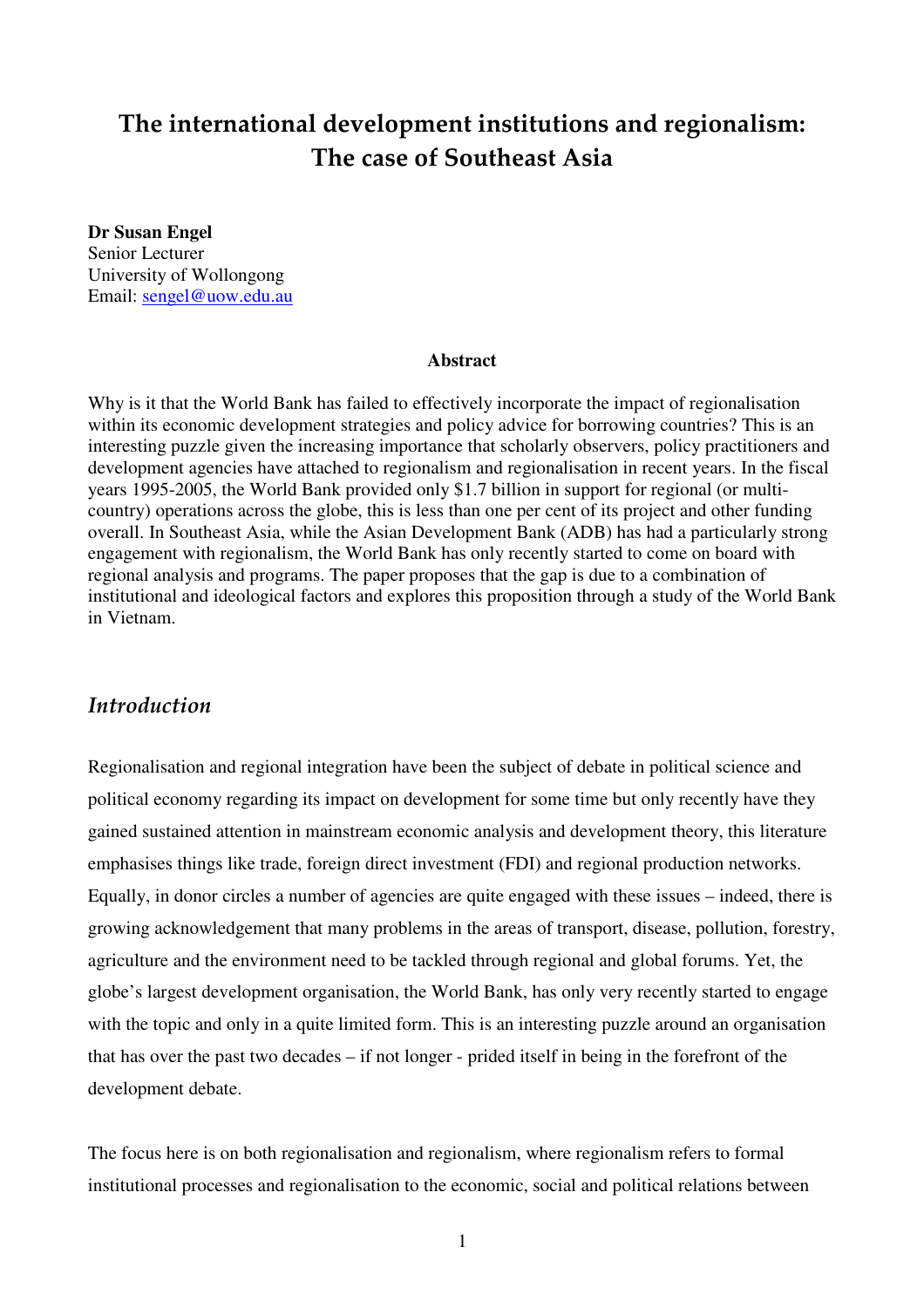nations and their impact on the development project in each country (Breslin and Higgott 2000; Birdsall and Rojas-Suarez 2004: 2; Kim 2004). There is clearly much grey between what constitutes regionalism and regionalisation, nevertheless, it is a useful distinction. In looking at regionalism and regionalisation, no precise role for regions or regionalism in development is advocated, however, the proposition is that regional interactions do constitute an important factor in the political economy of any country's development and that they are ignored with peril. This reflects a broad critical political economy approach that questions the way traditional development projects and international financial institutions have institutionalised nation-states as the site of 'development.' In this process, somewhat artificial barriers have been drawn between peoples and spaces which have framed and constrained both the development project and people's lives. Most academic literature focuses in fact on regionalism rather than regionalisation, that is to say regional cooperation initiatives across the globe have produced a large and continually growing academic literature, more from political scientists and political economists than from economists (on Southeast Asia see *inter alia* Beeson 2002; Tran Van Hoa 2003; Beeson 2004; Harvie, Kimura et al. 2005; Scollay 2005; Jones and Smith 2006; Dent 2008; Frost 2008). However, since the 1990s, regionalisation too has been the subject of a growing political economy literature prompted partly by the view that regionalisation and globalisation were operating in 'sometimes mutually reinforcing and at other times contradictory' ways (Kim 2004: 43).

This paper starts by exploring the World Bank's policy and practice in relation to regionalisation and regional integration globally and in Southeast Asia and drawing out the underlying commitments that shape the policies and practices. What it finds is a notable silence on the topic, which is the product of a combination of institutional and ideological commitments. Institutionally, the Bank is the product of a state-centred discourse and it reproduces this discourse through its organisation and management, which structured around lending to individual nation-states. Ideologically, the domination of the post-Washington Consensus (PWC) in the Bank reinforces the Bank's state-centric model of development – it promotes neoliberal states, structured in ways that serve Western-dominated, liberal capitalism. Further, the New Institutional Economic (NIE) analysis underpinning the PWC methodologically and philosophically largely ignores regional political economy.

NIE has been a major influence on the Bank's approach to development since the late 1990s (North 1998; Fine 2001; Broad 2006). Indeed, it is the source of large part of the so-called post-Washington Consensus (PWC) – which is how critical political economists have labelled the Bank's new development policy approach. The 'post' in this case, is an indicator of the degree of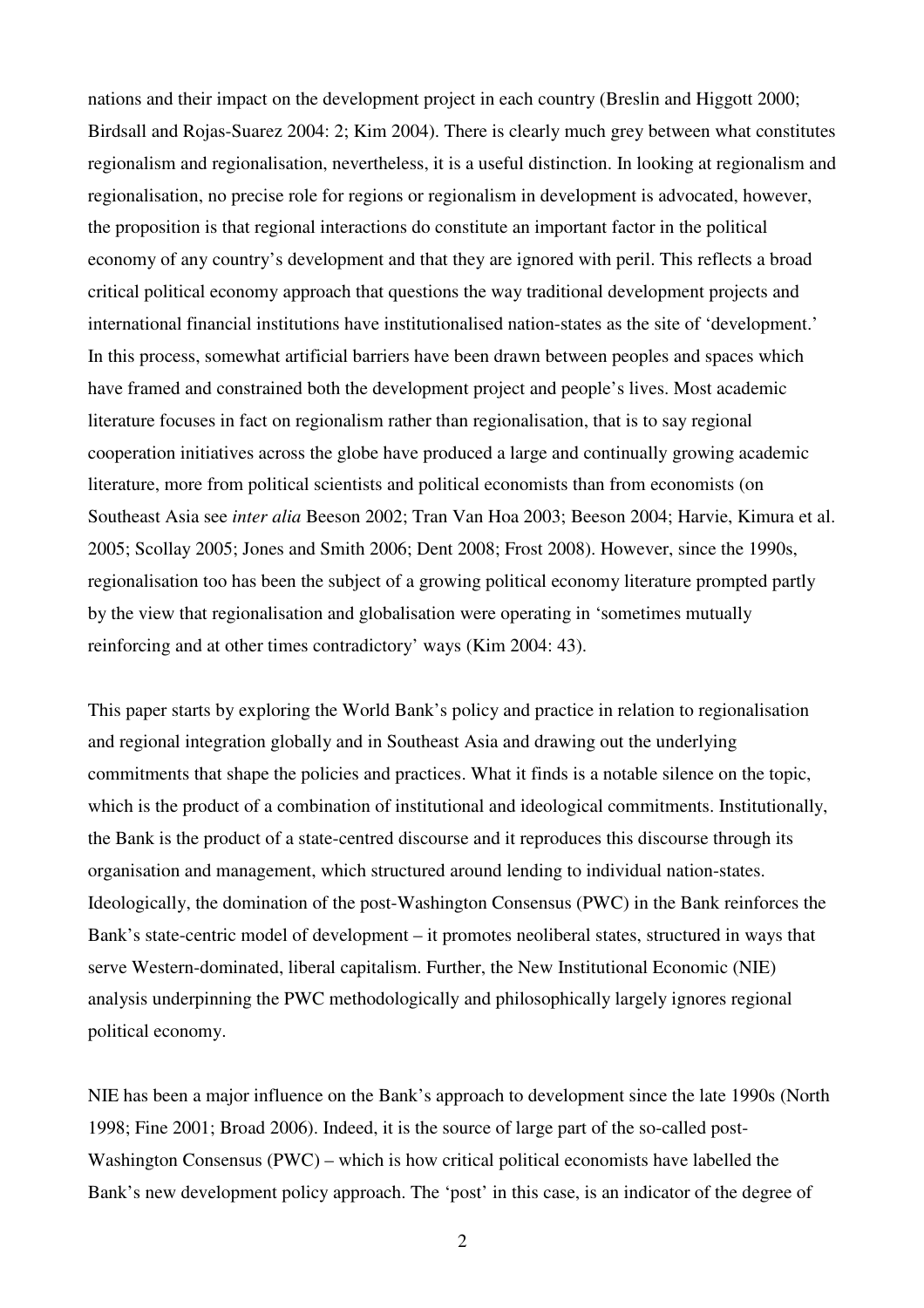continuity with the neoliberal Washington Consensus marked, in particular, by the continuation of a conservative/neoliberal approach to monetary and fiscal policy. The PWC does suggest that the Bank will pay greater attention to the specific situation of each borrower and this should manifest itself in better developed socio-economic analysis of local conditions as well as consideration of global and regional political economy. In terms of the Bank's analytical output, it has published a look of work in areas connected to the PWC, for example on the topics of the social costs of adjustment and poverty, decentralisation as a policy prescription for increasing participation, ensuring local needs are met and improving governance and the role of social capital in development. However, its lending practices have not matched the changes in its analytical output (Engel forthcoming 2009).With regards to regionalism and regionalisation neither the Bank's research output nor it lending program have kept pace with the broader interest in this topic.

## The World Bank and Regionalism

The World Bank has been a leader in the study and implementation of trends in development over the past two decades; it has promoted ideas such as social capital, local community participation, country ownership and pro-poor growth and related initiatives include Poverty Reduction Strategy Papers and the Knowledge Bank, however, it has only had limited involvement in research and projects on regionalism and regionalisation. Prior to the mid-1990s, it was involved in a couple of regional projects and in 1996, it initiated a research project on Regionalism and Development, whose research outputs seems to have focused mostly on regional trade (Schiff and Winters 2003; World Bank 2005). Interestingly, the research outputs did not generated a high level of publicity at a time when the Bank's publicity machine was in overdrive with the Bank under the presidency of James D. Wolfensohn. The Bank did start funding a number of regional (or multi-country) operations around this time. The review of these projects for the fiscal years 1995-2005 from the Bank's Independent Evaluation Group, called *The Development Potential of Regional Programs*  (2007: xvi), noted that the Bank provided \$1.7 billion in support for regional operations in this time - this was less than one per cent of its project and other funding overall for the period. Two thirds of the expenditure was in the second half of the decade. Half of the funds went to Africa and around half of the projects 'focused on the environment and have been funded with grants from the Global Environment Facility' (World Bank Independent Evaluation Group 2007: xvi).

The review came to a number of insightful conclusions regarding the Bank's limited engagement with regional projects and the nature and operations of the projects that did exist. It explained the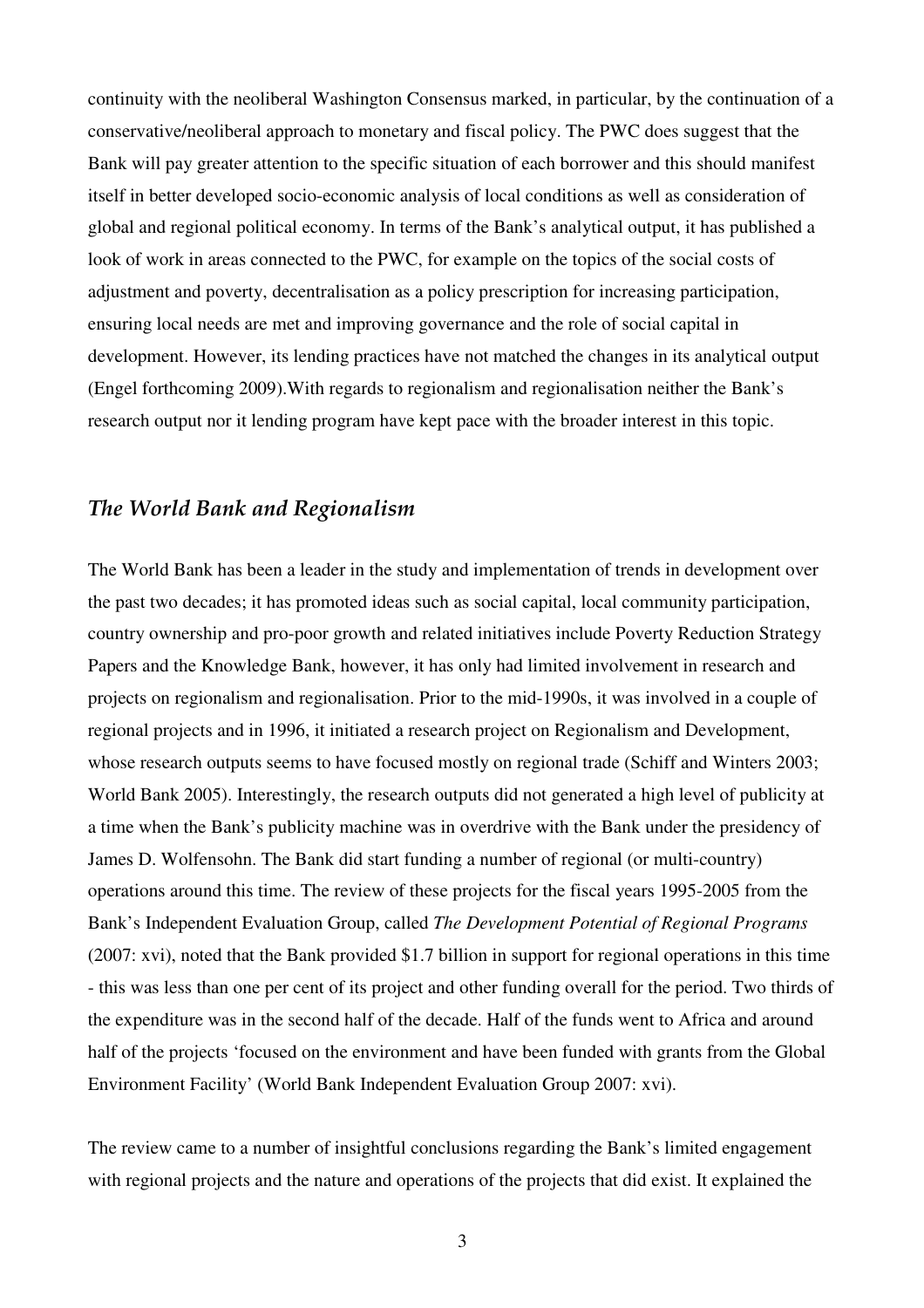lack of projects as the product of the Bank's structuring around country management units. The majority of Bank staff are located within the six regional units, but the regional units are largely an organisational mechanism – staff sit within country management units and it is these that organise and manage lending and operations. Country-based budgeting has dominated the bank since its inception and this acts as a major disincentive to developing regional operations (World Bank Independent Evaluation Group 2007: xviii ). Since 1997, there has been a major decentralisation of Bank lending staff from Washington to country offices and this has only served to reinforce the country focus. While this may be benefit country expertise, it has increased impediments to regional operations. Other disincentives identified by the review include that way that Bank grant funding is committed; a lack of involvement from country staff in regional programs; and that Bank procedures - especially in relation to risk management, monitoring and evaluation, contractual arrangements and financing of preparation costs for projects - are all centred around country operations and are difficult to utilise for regional programs (World Bank Independent Evaluation Group 2007: 45-9): 45.

These kinds of institutional impediments may also be a factor in the problems the review identified in the identification of regional projects and their integration with the Bank's key country planning documents –Country Assistance Strategies (CASs). The evaluation found that overall individual initiatives have been:

relevant… But they do not derive from joint assessments with those countries of which issues would most benefit from regional approaches, nor are they closely linked to the Bank's country programs. Only a third of the 19 regional programs reviewed were included among the strategic objectives of the Bank Country Assistance Strategies of all participating countries (World Bank Independent Evaluation Group 2007: xvi).

On the lack of integration with CASs, the report later notes that:

…there is a disconnect with Bank Country Assistance Strategies (CASs). The CASs do not reflect the regional strategic frameworks. Nor do they indicate how individual regional programs feature in country priorities. Only one-quarter of all (262) CASs for countries involved in regional projects (under way in fiscal 1995- 2005) indicate that a regional approach is appropriate to the country's development agenda or mention the regional program in which the country is involved (World Bank Independent Evaluation Group 2007: 12-3).

The report recommended that 'that the Bank adopt a bigger role in support of regional programs…' by incorporating regional strategies into CASs and developing administrative structure for supporting regional programs (World Bank Independent Evaluation Group 2007: xviii). The Bank Management's response to the report was very circumspect, highlighting methodological flaws and noting the need for a 'measured approach' to regional operations (World Bank Independent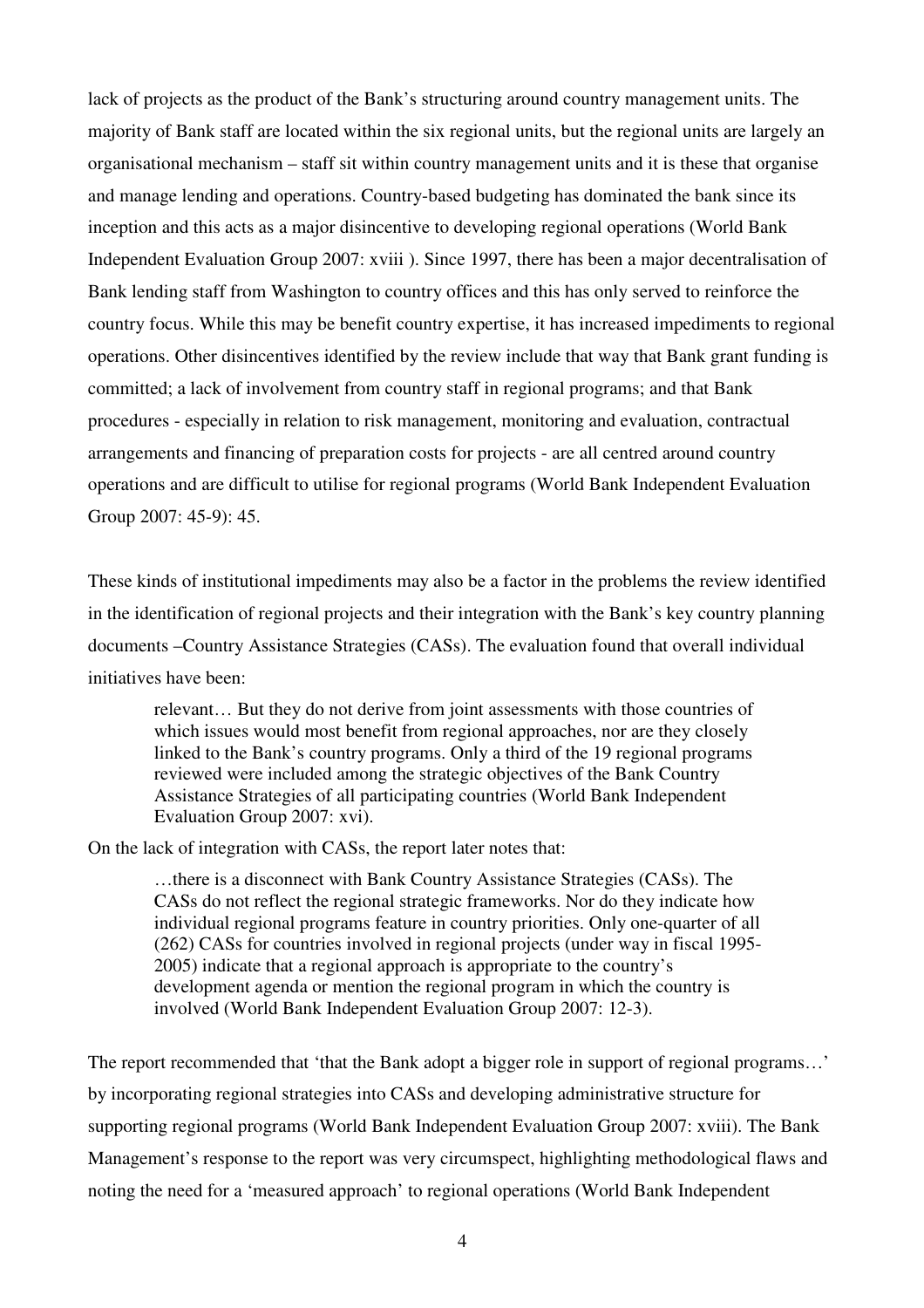Evaluation Group 2007: xxii). This modest response and indeed the Bank's overall minimal involvement in regional initiatives is quite surprising given that the Bank has tended to position itself in the lead of new development directions and responses – a recent example being the Bank's push to have new global climate funds under its auspices. Further, the Bank has faced some competition from the regional development banks as all of them have 'recently issued strategies for fostering programs at the regional level, although they have not, with a few exceptions, provided substantial financial support for multicountry programs' (World Bank Independent Evaluation Group 2007: 44).

In the Bank's East Asia and the Pacific region, it 'has remarkably fewer regional programs' than other Bank regions — it has only six (five partnerships and one project), and the South Asia region does not have any projects (World Bank Independent Evaluation Group 2007: xxix, 6 and 11). Only one of the East Asia and Pacific initiatives is in Southeast Asia – the Mekong River systems commission. In contrast, the Asian Development Bank has been quite active in regionalisation in Southeast Asia, of particular note is its Greater Mekong Subregion initiative, which started in 1992 and aims to increase economic cooperation with a particular focus on infrastructure linkages. From 1992 to 2008 it involved US\$1.9 billion of loans from the ADB and co-financing of \$2.7 billion from other donors plus around \$2.2 billion in funding from participating states (Asian Development Bank 2008).

The Bank's institutional structures based on state-based development operations do go a long way to explaining the lack of enthusiasm and engagement with regional initiatives, however, the proposition here is that the reasons go deeper than outlined in the Bank's evaluation. They are also a product of the Bank's approach to development and the theorising underpinning that, which the paper now examines before undertaking a case study of the Bank's approach to regionalisation in Vietnam in order to further highlight the reasons and consequences this approach.

The World Bank's understanding of regionalism and regionalisation derives largely from its mainstream economic analysis. The case for regionalism has been made from both neoclassical positions and its variant NIE, although overall neoclassical economics has not paid much attention to regionalisation because its unit of analysis is generally either firms, individual nation-states or the globe as a whole. Through this focus, neoclassical economics privileges and naturalises domestic markets and nation-states, and these interact - seemingly with no impact from geography or level of development - with the rest of the world. This framework was transferred to development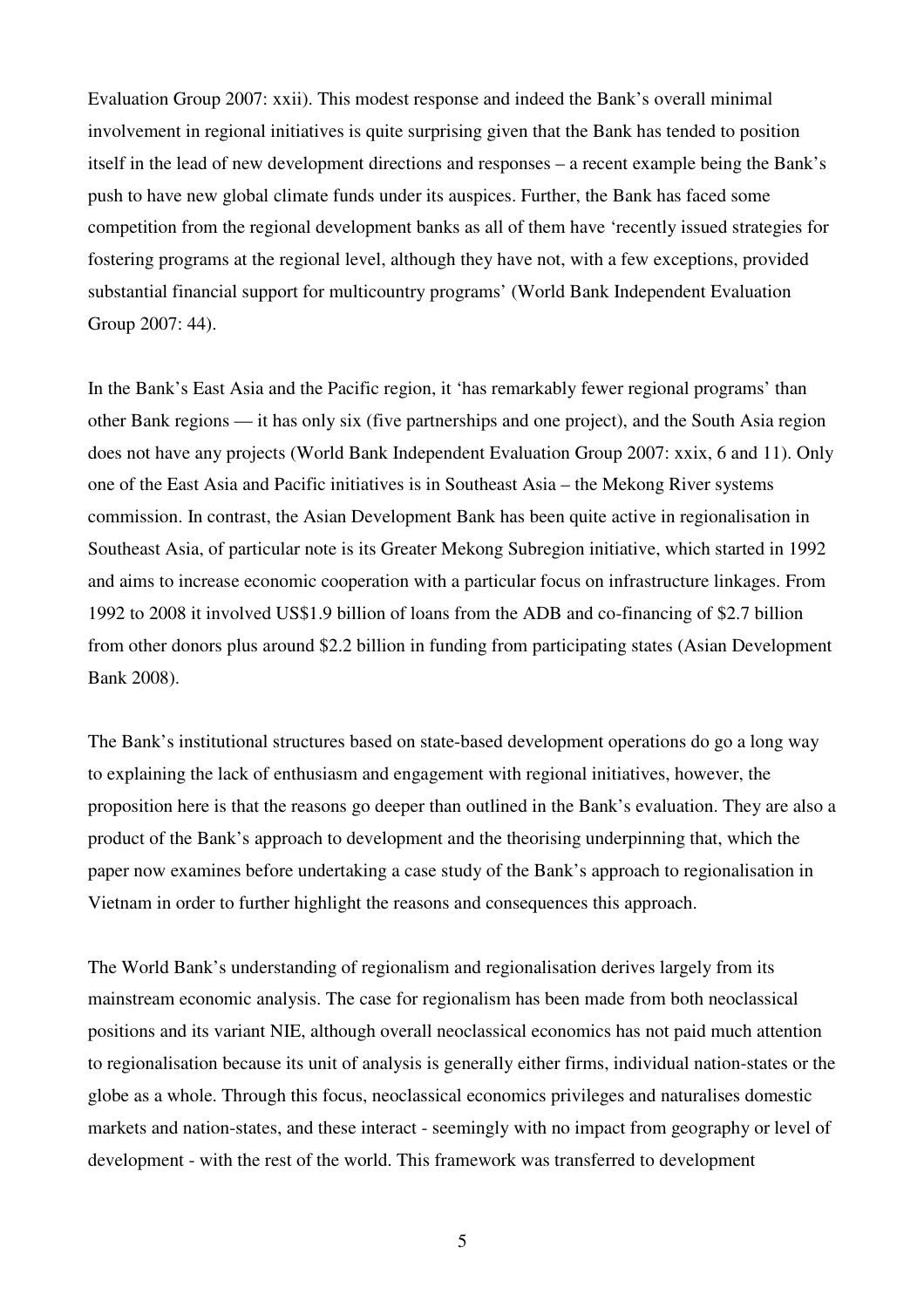economics when it started in the 1950s. As Berger (2004: 61-2) so nicely put it, development economics in general has:

…conflated capitalist development with national development and turned nation-states that flowed from complex and contested histories into unproblematic units to be developed and modernized, equating the governments of those nations with the nations themselves. This is directly linked to the way in which development economics and the idea of national development rested on an elitist and technocratic approach that conceived of development as a technical problem outside of history and politics.

This lack of acknowledgement of geographic location also serves to hide neoclassicism's commitment to the existing structures of power and privilege that permeate the globe spatially and otherwise (this is a theme in various ways in Arrighi 1994; Brenner 2002; Harvey 2003). Explicit regionally-based political economic analysis could reveal structures of power and privilege and - as an organisation of these existing structures - it is not in the Bank's interests to reveal these. Neoliberalism, which was dominant in the Bank from the early 1980s on, is even more suspicious of regionalism than neoclassicism for a range of reasons, key ones being its general hostility to both state and supranational organisation and that regionalism could potentially divert attention from the all important project of multilateral liberalisation. However, there has been a neoliberal case made for regionalism on the basis that it can be 'used as a device for overcoming entrenched resistance to multilateral liberalization and for building coalitions favoring liberalization over wider areas' (Frankel and Eichengreen, 1995 in Birdsall and Rojas-Suarez 2004: 23).

Two recent Bank reports - *The Development Potential of Regional Programs* (2007) and the *World Development Report 2009: Reshaping Economic Geography* (WDR 2009) make the case for Bank involvement in regional initiatives largely in NIE terms. NIE offers an expanded view of what constitutes market failures - problems of externalities, increasing returns to scale, monopolies, information failures and transaction costs. It also allows more space for regionalism, in particular, it gives a role to 'the development of regional public goods' to 'compensate for the failures of markets' (Birdsall and Rojas-Suarez 2004: 23). It has been from NIE that much of the growing economics literature on regionalism has derived. The 2007 report focused on 'regional externalities,' it suggested that negative regional externalities can be addressed in cost-effective ways through regional structures. It also noted the possibilities to achieve economies of scale in the production of goods and services on a regional basis (World Bank Independent Evaluation Group 2007: 5). The analysis of why regional cooperation to address negative externalities does not occur relied on standard neoclassical economic arguments: the opportunity costs of regional programs, the free-rider problem (here it uses relative gains as the deciding factor rather than absolute gains) and the issue of coordination (World Bank Independent Evaluation Group 2007: 5). The report's assessment of the relevance of regional programs came down to a need for a calculation of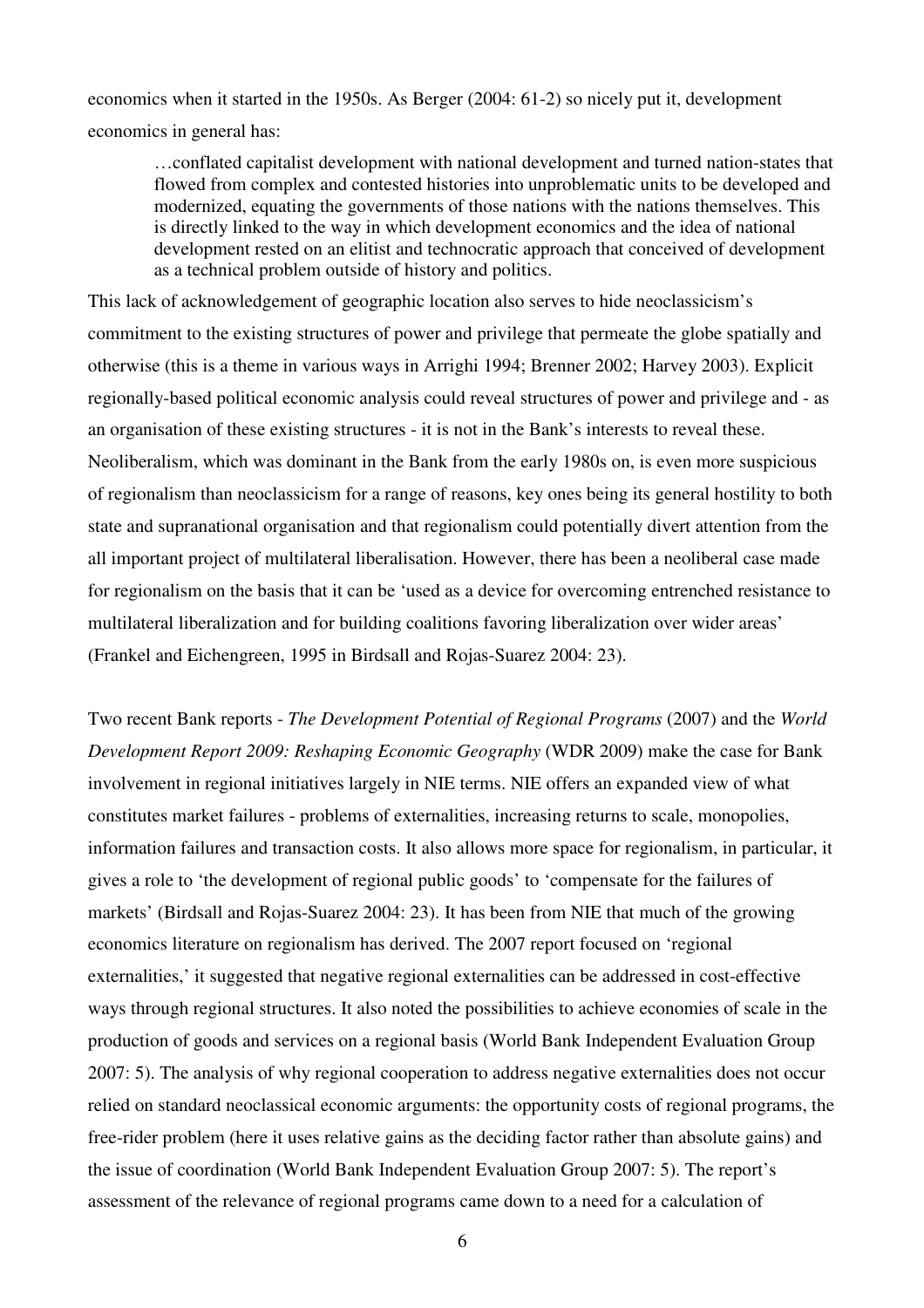existence of externalities and efficiencies and the 'alignment between country and regional priorities…' (World Bank Independent Evaluation Group 2007: 6).

The WDR 2009 argued for concurrent regional and global integration in order that developing countries can gain from economies of scale, labour and capital mobility and reductions in transport costs (World Bank 2008: 260). It viewed 'regional integration as a mechanism to increase local supply capacity…' and proposed differing strategies for developing countries dependent upon their proximity to large markets (World Bank 2008: 260-1). In other words, the focus is on economic regionalisation rather than on regionalism. Like most WDRs, it expressed some of the most progressive ideas around the Bank, in this case suggesting that countries far from world markets (Central Asia, Pacific Island states and sub-Saharan Africa) should aim for a model of integration that allows for cross-country compensation for those countries that suffer short-term losses from regional integration. It also championed support from the international community for developing social services and human capital in these remote locations (World Bank 2008: 261).

On the one hand, the report – given its NIE influences - allowed for greater gains from regional cooperation and integration than in standard neoclassical analysis, on the other hand, neoclassical hostility to the state is not absent. So, for example, the report warns that when regional integration 'is institution driven, as in most developing neighborhoods today, political economy challenges can become major concerns' (World Bank 2008: 262). Presumably 'political economy challenges' is a rather opaque reference to the problems of government failure and corruption for which the standard Bank prescription during the Washington Consensus decades was reducing the role of the state. Under the PWC, the goal remains a minimalist state but political economy challenges justify a range of new Bank interventions in recipient countries that aim to shape them as neoliberal states supporting Western and US capitalism (Crawford 2006; Engel forthcoming 2009; Porter and Craig 2004; Weber 2006). This framework also goes some way to explaining the preference for regionalisation over regionalism in the report, as the former is largely the realm of the private sector and this justifies too the Bank's lack of action and programs around the issue.

What we see in these two reports then is a very narrow NIE analysis of regionalism and regionalisation that does little to broaden the Bank's approach to development. This combined with institutional factors are inhibiting a genuine engagement by the Bank with regionalism. Having said that , the Bank is not a monolith. It is a very large bureaucracy – with over 11,000 staff (Berkman 2008: 16) and it does operate is somewhat different ways in different locations. Studying Bank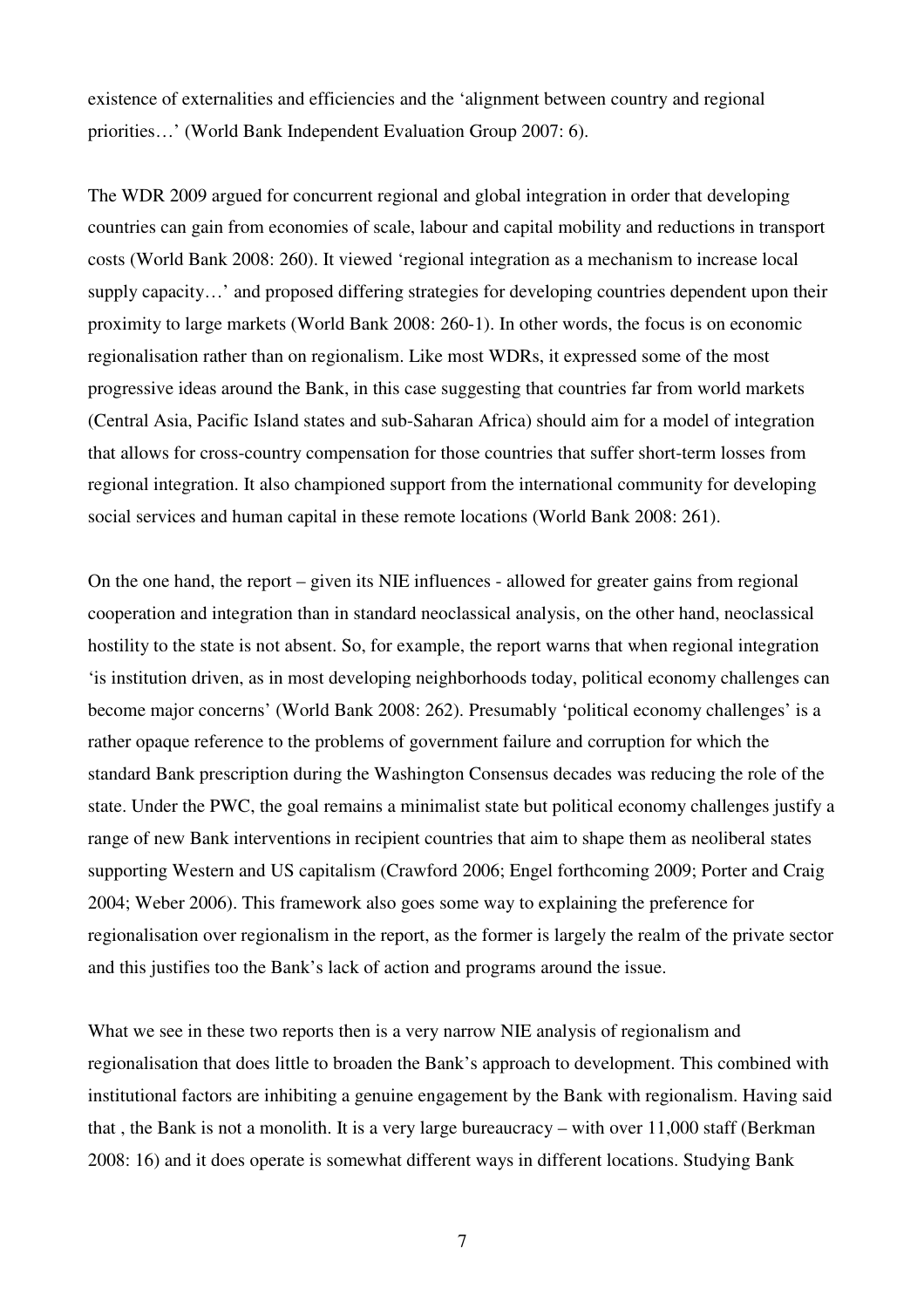operations in different locations enhances understanding of the connection between the Bank's 'theory' and the 'practice' of its operations.

### Vietnam and Asian Integration

Vietnam is an interesting case study because in its transition to a more market-based economy it has achieved high rates of growth and high levels of poverty reduction. It has done this with high levels of donor support through much of the process, indeed, it is probably not stretching the point to say that Vietnam has been a 'donor darling.' More to the point though, donors have influenced Vietnam's development project. It is an interesting case study too, because these changes have taken place as part of a dynamic and increasingly interconnected region. Vietnam's transition really got under way in 1986, through a process of socio-economic reform or renovation was called *Doi Moi*; since its outset economic growth has averaged over seven per cent per annum. This section starts by briefly examining *Doi Moi* then looks at Vietnam's links with the region before examining the World Bank's relationship with Vietnam and its approach to regionalism.

Vietnam was never as centrally planned or controlled as other socialist countries (Tønnesson 2000: 243), nevertheless its economic performance pre-1986 was, for a range of reasons, quite poor (Van Arkadie and Mallon 2003: 51-67). Dzung The Nguyen described *Doi Moi* as comprising three main periods (Nguyen 2001: 166-170). The first period, 'Path Seeking' (1986-1988), was driven by the informal activity occurring across the economy. It involved a series of microeconomic reforms that reduced the limits on private sector activity and domestic trade, followed by increases in official prices for non-essential consumer goods to bring them closer to market prices. Further, in 1988 land was re-allocated in an equitable manner to households, which was central to significant improvements in farm productivity (Van Arkadie and Mallon 2003: 70). These improvements were at the core of the dramatic reductions in poverty that took place over the next two decades (Masina 2006: 3,17).

Macroeconomic reform started in 1987 with the first currency devaluation, although the major devaluation was in 1989 and this brought the *Dong* close to its market rate and produced positive interest rates (Van Arkadie and Mallon 2003: 70). The second phase of reform, 1989 to 1993, was the key transition phase - reforms systematically moved Vietnam towards a market-type economy and macroeconomic stabilisation took place (Nguyen 2001: 167). By 1993, growth was close to ten per cent and it remained at high levels until mid-decade (Joint Donor Report to the Vietnam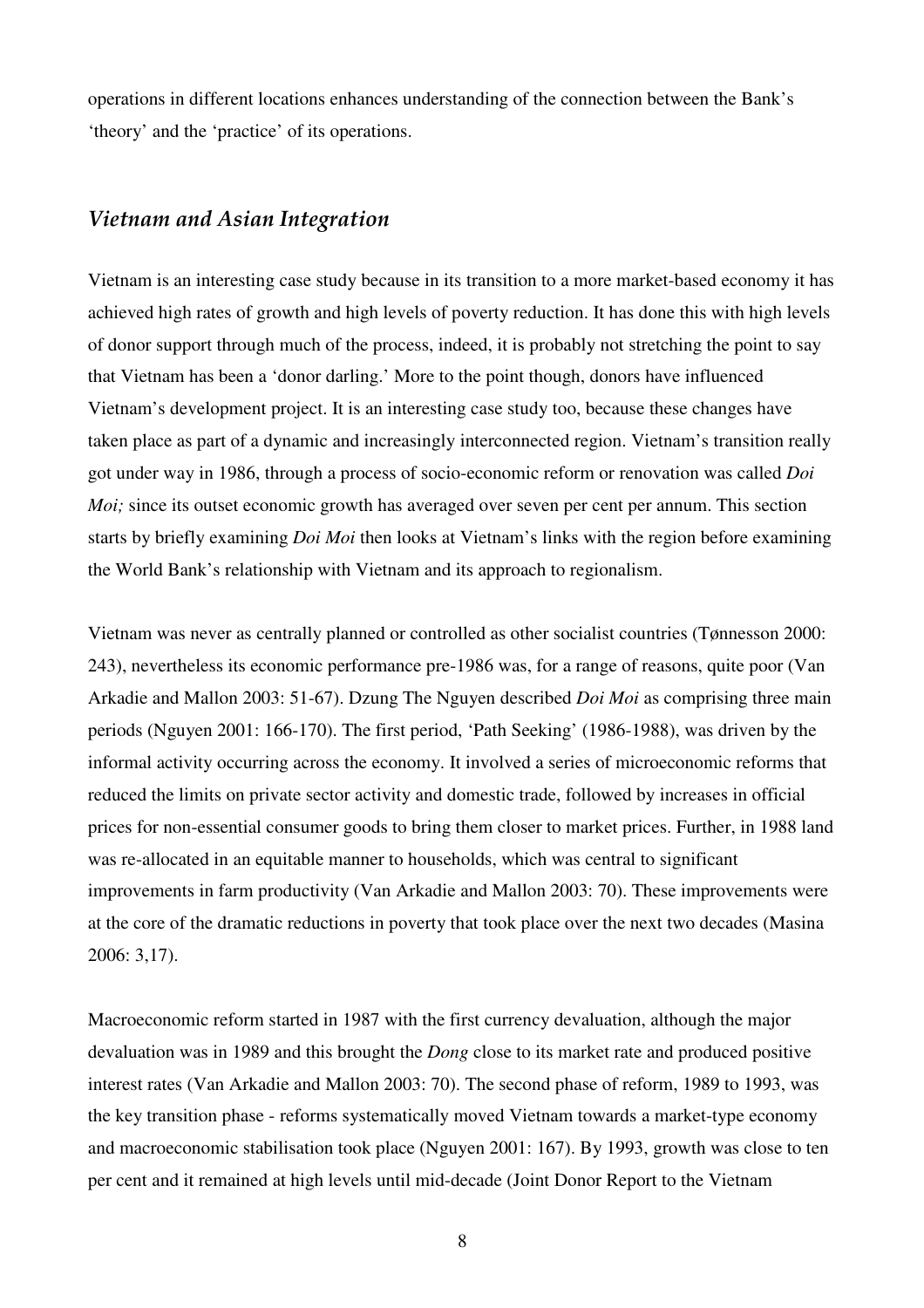Consultative Group Meeting 2003: 9). Dzung The Nguyen's third period of *Doi Moi* is 1994 to 2001 and the focus was on consolidating reforms - tight fiscal and monetary policy was maintained and incremental reforms continued including decentralisation of budget management, public sector management reform and ongoing integration with the global economy (Nguyen 2001: 168). Since 2001, the Government has largely continued the commitment to incremental reform and economic growth has remained at seven to eight percent per annum. Poverty declined from 37.4 per cent of the population in 1998, to 28.9 per cent in 2002 (Joint Donor Report to the Vietnam Consultative Group Meeting 2003: 12-13) and 18 per cent in 2007.

Vietnam's economic growth and poverty reduction over these past two decades needs to be not just situated in the context of a fairly dynamic region but understood as part of the region. The links to the region operate in the areas of geography, climate, regional migration, trade, production chains, FDI and formal governmental links and relations - exemplified by Vietnam's joining ASEAN in 1995. In terms of Vietnam's closest neighbours, Cambodia has been growing at a high rate and, while Lao PDR has not performed as well, the Mekong tourist route connecting the three countries has provided all three countries with a significant revenue stream and has produced close intergovernmental relations between tourism ministries. The ADB has poured a lot of effort into a Greater Mekong Subregion project, which has had a particular focus on transport corridors. Its North-South Economic Corridor component is linking Bangkok, China's Yunnan province and Haiphong in Vietnam is seen as having a good deal of commercial potential (Frost 2008: 71). Equally though, Vietnam's land borders are associated with a range of problems that require regional policy responses, for example people trafficking, upstream deforestation along the Mekong and its tributaries producing increasing flooding in the Delta and cross-border pollution, particularly in the north around the Chinese border.

China's rapid growth has been a particularly strong influence on Vietnam, which is visible in the growth in trade between the two nations. Vietnamese exports to China have grown from just US \$361 million in 1995 to \$3,242 million in 2006, which made it the fourth largest destination for exports; in addition it was Vietnam's major source of imports (General Statistics Office of Vietnam 2008). Indeed, as Table 1 indicates, the region is the location of the majority of Vietnam's trade.

**Table 1: Vietnam's Merchandise Trade 1995-2006 by Top Ten Countries** 

|                | <b>Top Ten Sources of Imports</b> |           |    | <b>Top Ten Export Destinations</b> |           |
|----------------|-----------------------------------|-----------|----|------------------------------------|-----------|
|                |                                   | Value     |    |                                    | Value     |
| N <sub>0</sub> | Countrv                           | USD mil   | No | Country                            | USD mil   |
|                | Singapore                         | 34,384.72 |    | Japan                              | 31,536.60 |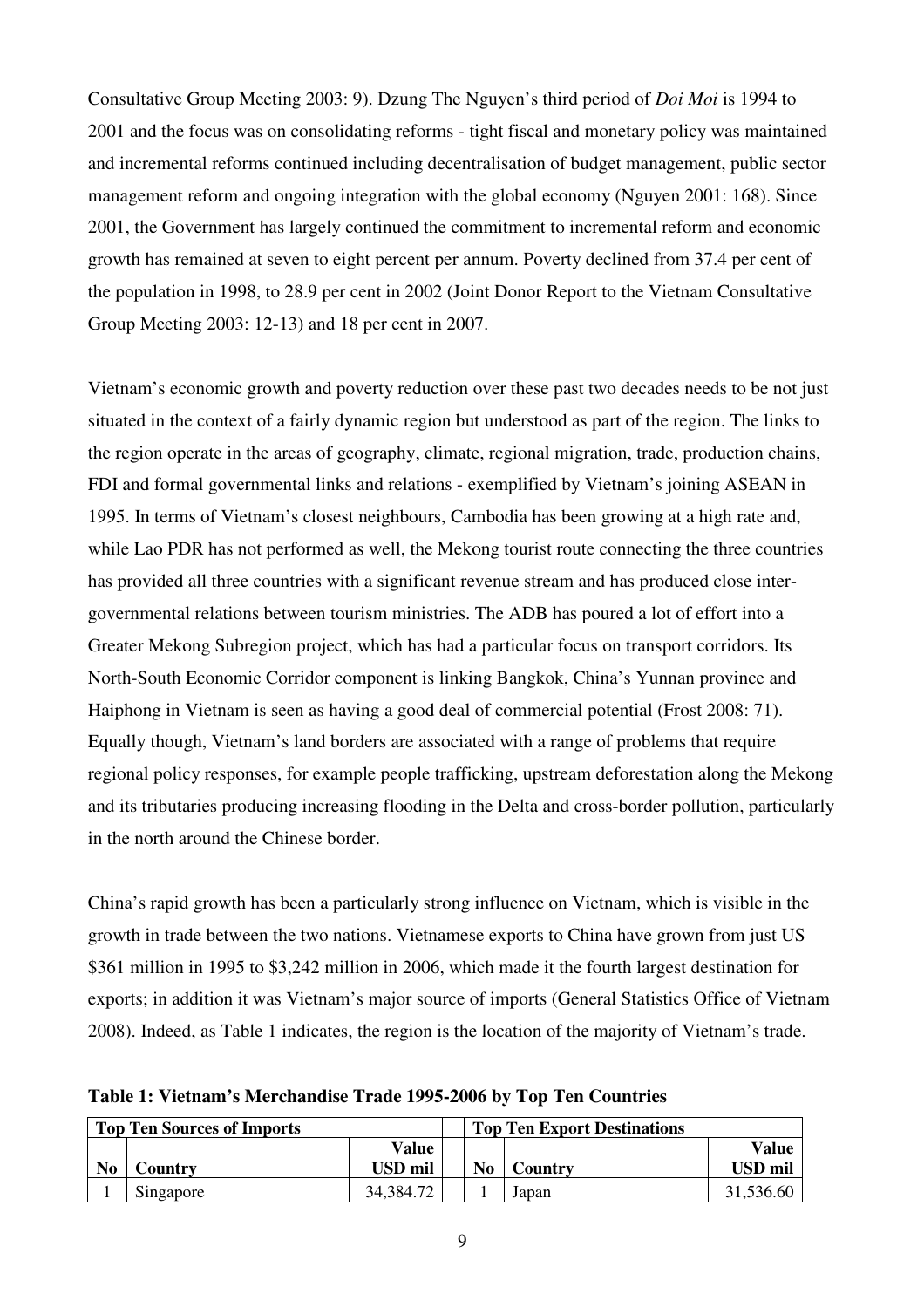|                | <b>Total Imports</b>   | 244,609.90 |    | <b>Total Exports</b>  | 207,917.10 |
|----------------|------------------------|------------|----|-----------------------|------------|
| 10             | Germany                | 5,508.46   | 10 | Malaysia              | 5,160.92   |
| 9              | <b>United States</b>   | 6,634.91   | 9  | Korea, Rep.           | 5,593.68   |
| 8              | Malaysia               | 7,586.93   | 8  | <b>United Kingdom</b> | 6,745.08   |
| 7              | Hong Kong, SAR (China) | 9,556.81   | 7  | Germany               | 8,695.49   |
| 6              | Thailand               | 13,852.51  | 6  | Taiwan                | 9,070.20   |
| 5              | Korea, Rep.            | 26,913.47  |    | Singapore             | 13,942.43  |
| 4              | China                  | 28,441.94  | 4  | Australia             | 15,052.45  |
| 3              | Taiwan                 | 28,749.99  | 3  | China                 | 18,087.90  |
| $\overline{2}$ | Japan                  | 29,084.89  | 2  | <b>United States</b>  | 28,616.70  |

Source: (General Statistics Office of Vietnam 2008)

Most mainstream commentators consider trade and FDI have made fairly substantial contributions to Vietnam's overall economic performance and both these areas indicate Vietnam's substantial integration into the Asian region. Table 2 shows that six of Vietnam's top ten sources of FDI are from the region and overall the region provides 67 per cent of FDI (Nguyen and Nguyen 2007: 11). These patterns of growing linkages in trade and FDI between East and Southeast Asia are occurring across most of Southeast Asia and have 'helped spur various regionalisation processes" (Dent 2008: 87).

| No. | <b>Source</b>                 | No.<br><b>Projects</b> | $\%$           | <b>Total</b><br>Capital | $\%$           | <b>Registered</b><br>Capital | $\%$           |
|-----|-------------------------------|------------------------|----------------|-------------------------|----------------|------------------------------|----------------|
| 1   | Taiwan                        | 1550                   | 23             | 8112.35                 | 13             | 3576.90                      | 13             |
| 2   | Singapore                     | 452                    | 7              | 8076.01                 | 13             | 2982.22                      | 11             |
| 3   | Korea                         | 1263                   | 19             | 7799.43                 | 13             | 3228.95                      | 12             |
| 4   | Japan                         | 735                    | 11             | 7398.91                 | 12             | 3277.00                      | 12             |
| 5   | Hong Kong                     | 375                    | 6              | 5279.52                 | 9              | 1952.51                      | $\overline{7}$ |
| 6   | <b>British Virgin Islands</b> | 275                    | $\overline{4}$ | 3225.64                 | 5              | 1133.75                      | $\overline{4}$ |
| 7   | <b>Netherlands</b>            | 74                     | 1              | 2365.34                 | $\overline{4}$ | 1373.47                      | 5              |
| 8   | France                        | 178                    | 3              | 2197.72                 | $\overline{4}$ | 1339.94                      | 5              |
| 9   | US.                           | 306                    | $\overline{4}$ | 2111.46                 | 3              | 1151.24                      | $\overline{4}$ |
| 10  | Malaysia                      | 200                    | 3              | 1647.85                 | 3              | 763.17                       | 3              |
|     | Total                         | 5408                   | 79             | 4214.24                 | 80             | 20779.13                     | 78             |
|     | <b>All Countries</b>          | 6813                   |                | 60743.69                |                | 26505.82                     |                |

**Table 2: Foreign Direct Investment by Country of Origin, 1988-2006** 

Source: (Nguyen and Nguyen 2007: 11)

## The World Bank and Vietnam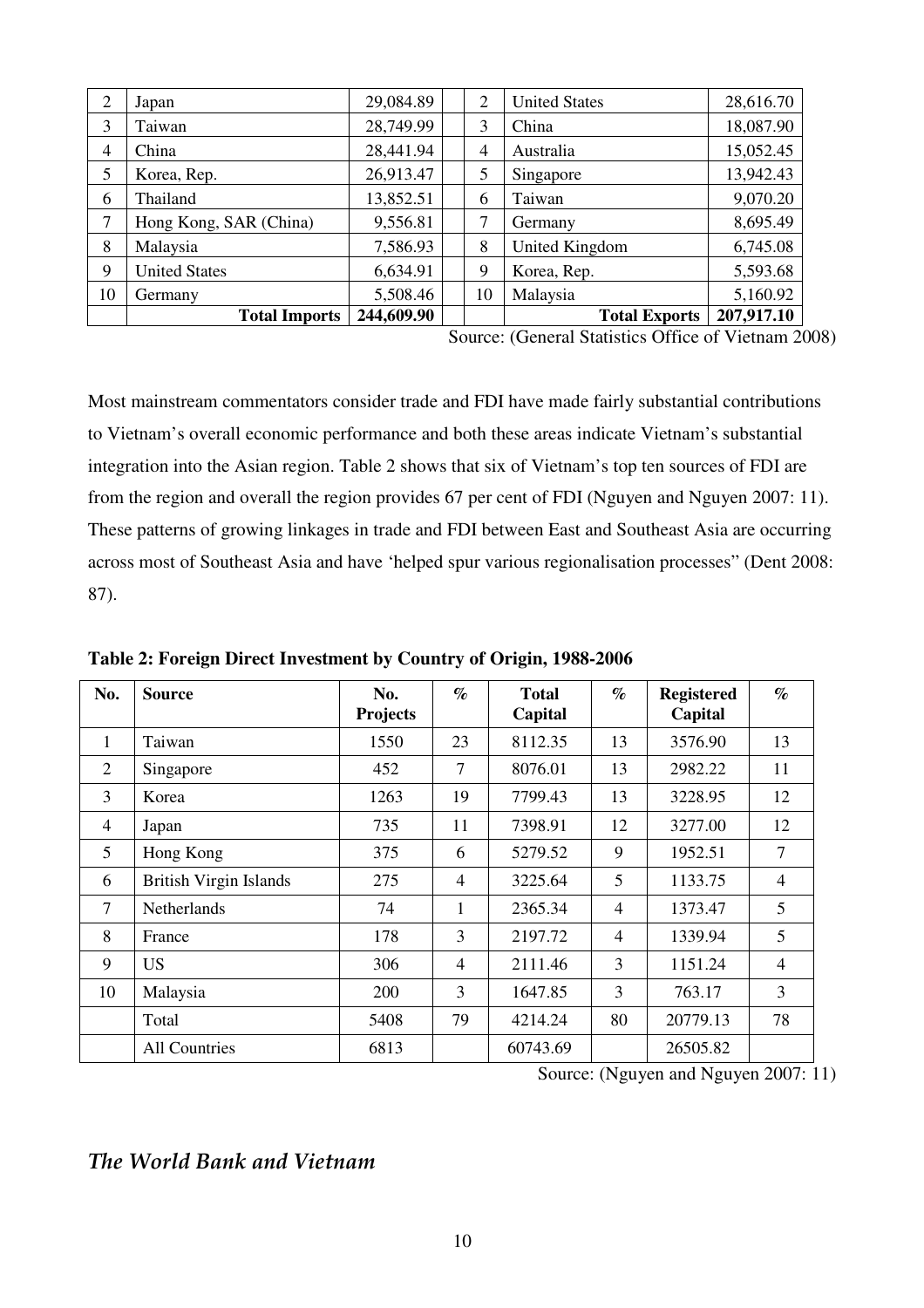The World Bank has been the second largest provider of official development assistance (ODA) to Vietnam in most years since it re-engaged with Vietnam in 1993. Although Japan is usually the largest provider of ODA, the World Bank has a larger and more visible presence. This is because of the Bank's central role in donor coordination role, which increased after 1999 when Vietnam agreed to join the pilot Comprehensive Development Framework process and the associated Poverty Reduction Strategy Paper process. The Bank also chairs the Consultative Group for Vietnam (CGV). The Bank's role in the CGV gives it influence broadly over the geographical spread and sectors of donor's ODA. In addition to its lending program, the Bank has managed a number of trust funds for Vietnam and has encouraged joint funding of its loans, for example, under the 2004 structural adjustment loan, called Poverty Reduction Support Credit III, the Bank lent \$100 million and co-financing by other donors was \$73 million (World Bank 2004).

A 2001 study by Irene Nørlund confirmed that the Bank plays a lead role in pushing a 'development' agenda in Vietnam. However, the response from the GoV and others to the role of the Bank has generally been positive as it is seen as having a '…very open attitude in Vietnam' (Nørlund 2001: 9). Further, the Bank has generally adopted a '…tolerant and longer-term view of the relationship' with Vietnam (Painter 2005: 273). Despite this relatively open attitude, the Bank presents *Doi Moi* essentially in neoliberal terms. Yet there are a number of reasons to be cautious about this interpretation and to examine the impact of indigenous influences on *Doi Moi* in some detail. For one thing, as Stefan de Vylder pointed out, in Vietnam microeconomic reforms preceded macroeconomic reform — the reverse of the standard International Monetary Fund (IMF) approach (de Vylder 1995: 37-8). Further, despite reductions in the SOE sector and tight monetary and fiscal policy, government expenditure actually increased during the reform period, again in stark contrast to standard IMF prescriptions of reducing government expenditures (Nguyen 2001: 174). *Doi Moi* was more than mere 'adjustment' of the economy, it '…revolutionised the entire set of development concepts and strategies' (Nørlund, Ca et al. 2003: 78).

The largest area of contention between the World Bank and Vietnam has been the pace and sequencing of reform – and despite pressure from the Bank, it is notable that Vietnam has been relatively successful in doing reform at its own pace. Overall, the Bank presents and analyses Vietnam's experience as a state-based neoliberal development project and it attempts to deny the influence of socialism and the model of the East Asian 'developmental states' on Vietnam's development path (Masina 2006: 28). Bank economist's analyses of Vietnam emphasises openness in terms of trade and FDI as key to Vietnam's development (Dollar 1996; Dollar and Kray 2004) but do not regard who they trade with or where investment is from as important. This means that the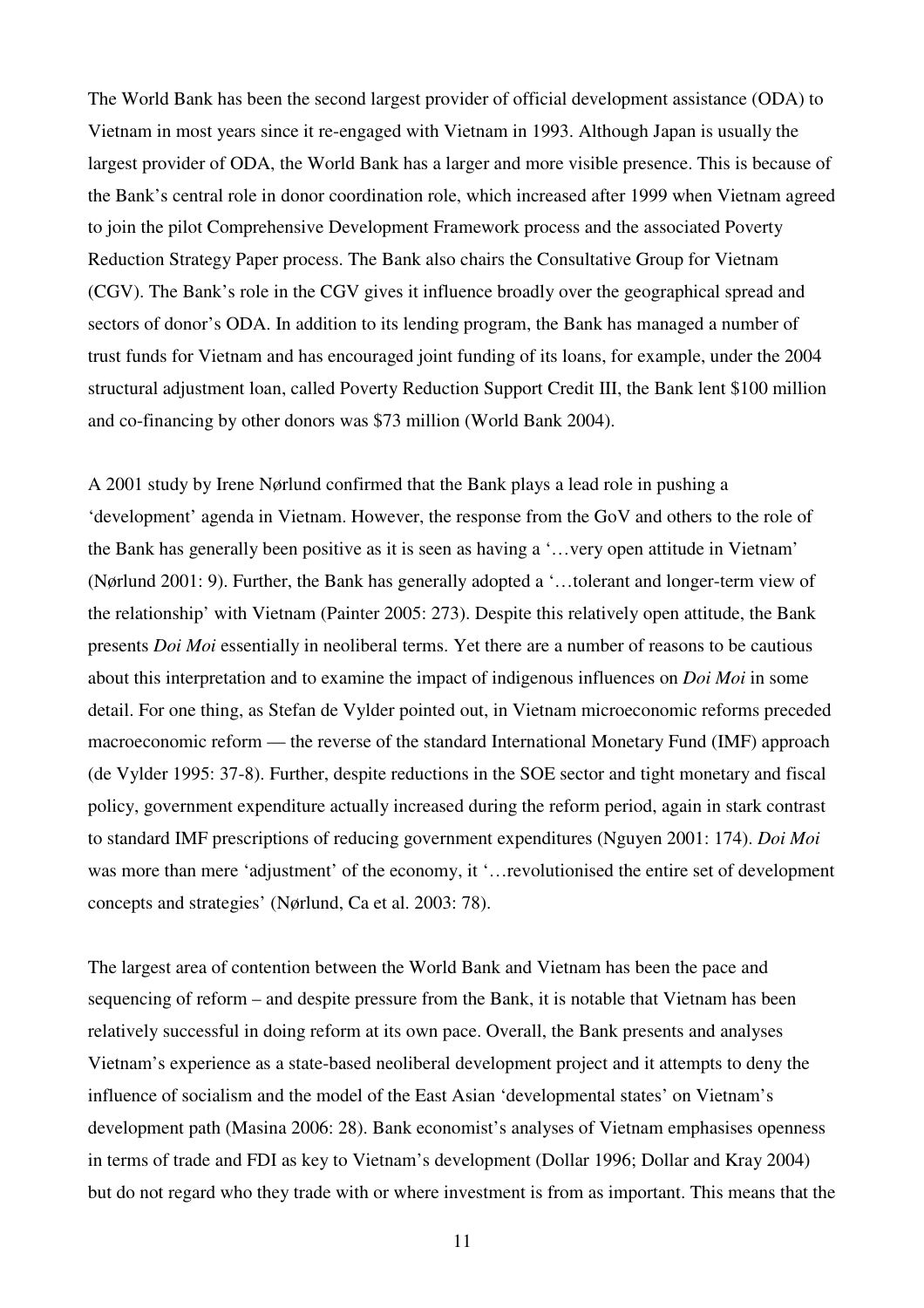Bank essentially does not acknowledge the role of regionalisation or regionalism in Vietnam's development trajectory. This lack of acknowledgement is also found in the Bank's CASs for Vietnam for the years 2002 and 2007.

The macroeconomic analysis in the CASs in both 2002 and 2007 includes virtually no analysis of the country's performance in the regional or global context despite the focus in the era of the PWC on country specificity. In the 2002 CAS, the Bank explained the decline in level of FDI to Vietnam both directly before and after Asian Financial Crisis as the product of domestic problems, in particular too slow a pace in (neoliberal) economic reform. This is important because, as Masina has demonstrated, in reality the only area that saw decline in FDI commitments was real estate (due to the bursting of the regional property bubble) and - outside this and oil and gas (which tends to yearly fluctuations) - FDI commitments were actually relatively stable (Masina 2006: 75-6). Further, the decline that did occur could be largely attributed 'to a parallel decrease in outward investment from those countries which had represented the dominant source of FDI to Vietnam', that is, from East Asia, where 60 percent of Vietnamese FDI at the time was derived (Masina 2006: 79). In other words, a regional political economy analysis sheds quite a new light on FDI changes.

The 2007 CAS also contains virtually no analysis of regional or global developments and their possible impacts on Vietnam. It continues the neoliberal reification of liberalisation arguing that:

[b]oth global integration and domestic reforms are needed to sustain rapid economic growth… Further integration with the world economy, especially through Vietnam's accession to the World Trade Organization (WTO), is bound to lock in some of the required changes and level the playing field between domestic and foreign enterprises (World Bank 2007: 8).

The view of the WTO as a site for Vietnam's development is obviously quite problematic given the failure to complete the Doha round on trade liberalisation. In fact, this failure may be a blessing for developing nations as some analysis suggest that their losses from non-market agricultural access conditions would have been higher than likely projections of gains (Wise and Gallagher 2006). Moreover, evidence suggests that small countries have not, in general, been very successful in pursuing their interests though the WTO given their limited resources and instead there has been a turn to bilateral and regional agreements, which has been particularly prevalent in Asia. Equally, it is the case that current international trading system is not as friendly to Southeast and East Asia as it had been during the Cold War era – a point agreed by both mainstream and critical analysts. Therefore, it is certainly worth pondering why the World Bank considered WTO accession was such key to Vietnam's development project and there was no consideration of the potential benefits or dangers of regional agreements to Vietnam. It indicates that the Bank remains committed at a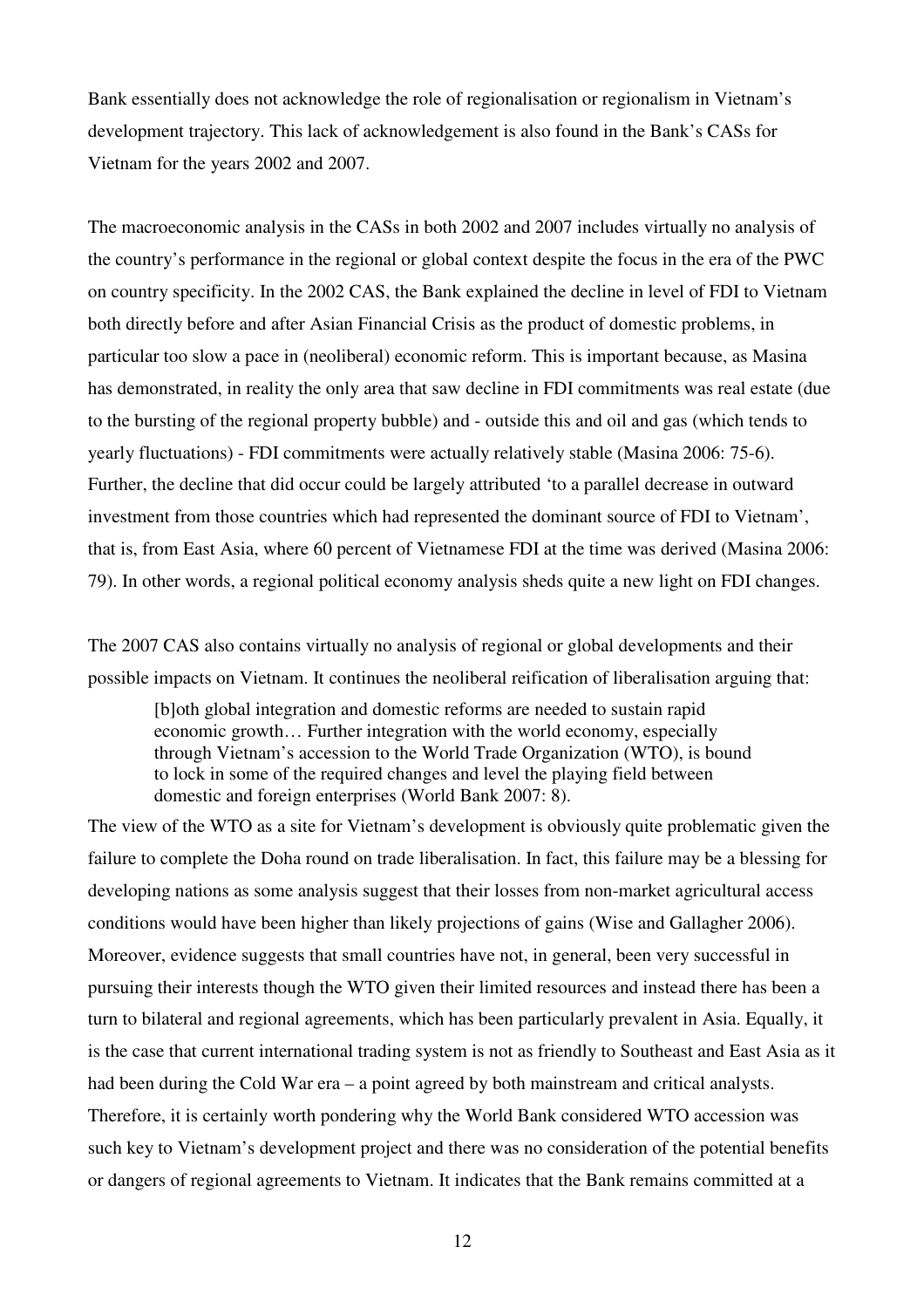number of levels to a fairly unreconstructed version of neoliberalism and the Washington Consensus.

The extent to which mainstream neoliberal agenda has remained at the fore in the Bank is also visible in the CAS analysis of natural resources and environmental management, which begins by espousing land-titling and markets as the solution to environmental and developmental concerns (World Bank 2007: 10). Despite a number of Vietnam's environmental problems having regional dimensions, there is no mention of them in the CAS in relation to either the environment or in the mitigation of natural disasters. The CAS does not refer to the Bank's one regional program that includes Vietnam – the Mekong River Commission project. The section on transport and infrastructure contains nothing on regional integration, nor does any of the Bank's investment loans in these sectors in the period 2000-2004, despite the fact that Vietnam has been deeply involved in the ADB sponsored Greater Mekong subregion program. This has a strong emphasis on regional transport corridors that Vietnam has been actively involved in and, more to the point, these regional transport corridors do appear to have a notable potential to boost Vietnamese development (Frost 2008: 71). These gaps are important because, as Pietro Masina (2006: 88) pointed out:

An analysis of comparative advantages in East Asia and the reorganization of regional productive systems in a post-crisis environment would be very beneficial in helping Vietnam in planning medium- and long-term development strategies. But the 'common wisdom' based on neo-classical economics tends to confute the need for such planning, supporting the view that reforms would *per se* increase Vietnam's competitiveness. Thus, the international financial institutions, which would have the means for a large-scale investigation, remain silent in providing elements useful in understanding the dynamics characterizing economic restructuring in post-crisis East Asia.

## Conclusion

This paper has demonstrated that the World Bank's lack of engagement with regionalisation and regionalism is derived from both institutional constraints and ideological commitments. These are not, of course, unrelated, indeed they both can be traced back to the Bank's origins – its formation was the upshot of newly hegemonic America and its interest in organising the world system in a way that suited its interests. And its interests were a system of nation-states open to penetration by Western capital and goods. So the Bank was from the outset structured to lend to supposedly sovereign states for projects. However, over the years it has bent many of its institutional strictures, for example its Articles of Agreement prioritise lending for specific projects but, since the mid-1980s, program lending or structural adjustment lending has accounted for at least 30 per cent of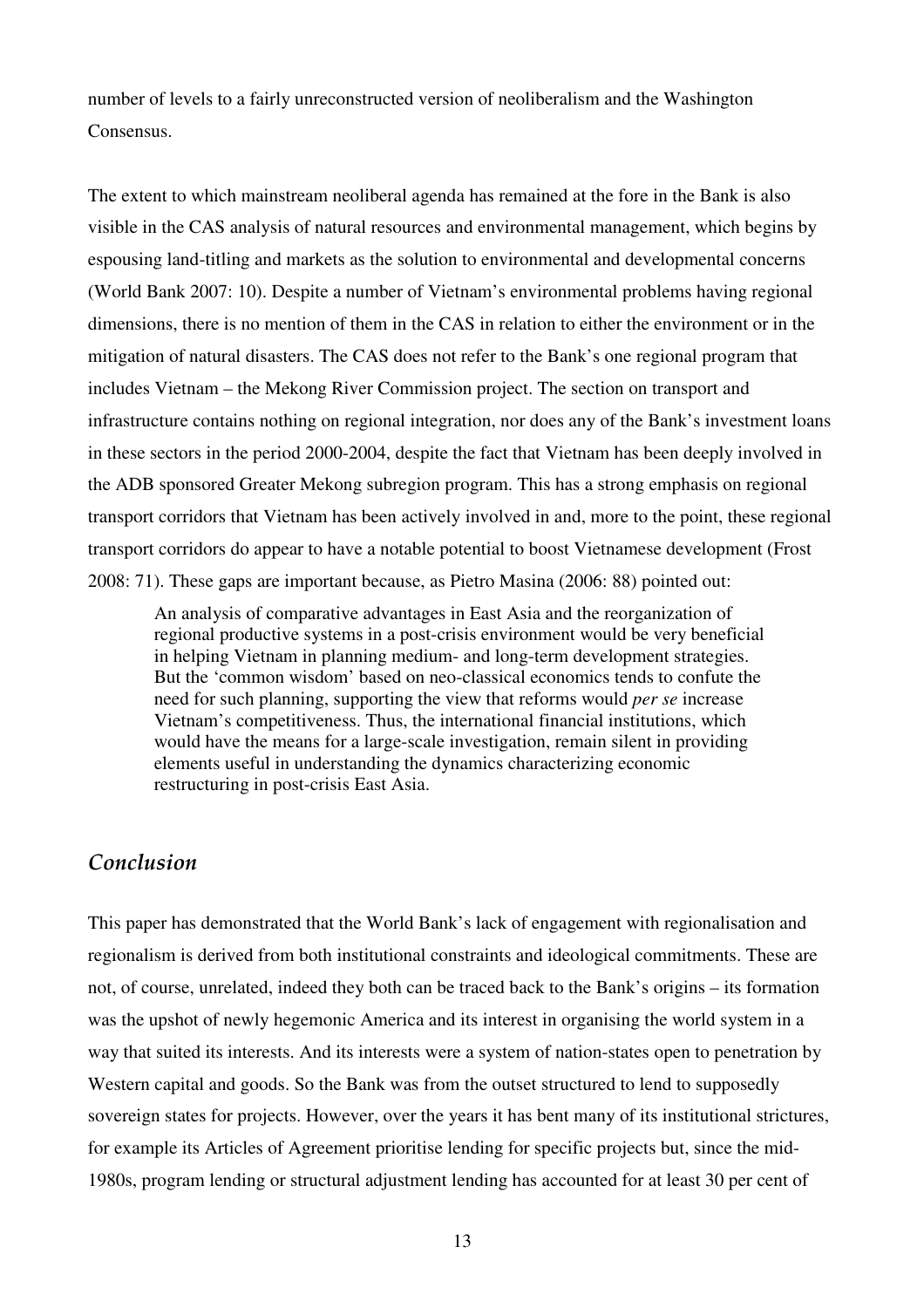Bank commitments on average. But, it is unwilling to bends its rules in order to promote regional development projects. The Bank's reticence to engage with either regionalism or regionalisation needs then to also be framed by its current development ideology, the post-Washington Consensus. Regional development and cooperation could be a danger to the PWC's core ideas and commitments because it suggests a need for a more genuine engagement with the role of the state and inter-state structures in promoting development and, at the end of the day, the PWC still promotes minimalist states, just ones better able to support liberal capitalist relations than the Washington Consensus state showed itself capable of.

The very limited engagement with regionalism and regionalisation was demonstrated too through the case study of Vietnam. In Vietnam's case, the lack of a regional political economy analysis prevents the Bank from developing a fuller understanding of Vietnam's development trajectory and from implementing regionally-based responses to development issues in areas such as transport, disease, pollution, forestry, agriculture and the environment which need to be tackled through regional and global forums. Given the often poor outcomes of development assistance and their limited availability, such silences and gaps in the World Bank's program should not be left unnoticed.

### Bibliography

- Arrighi, Giovanni, 1994. *The Long Twentieth Century: Money, Power, and the Origins of Our Times* (London, Verso).
- Asian Development Bank, 2008. 'Greater Mekong Subregion'.
- Beeson, Mark (ed) 2002. *Reconfiguring East Asia: Regional Institutions and Organisations after the Crisis*. London, RoutledgeCurzon.
- Beeson, Mark, 2004. 'Introduction: National Differences and Regional Dynamics in Southeast Asia', in Mark Beeson (ed) *Contemporary Southeast Asia: Regional Dynamics, National Difference* (Houndmills, Palgrave Macmillan).
- Berger, Mark T., 2004. *The Battle for Asia: From decolonization to globalization* (London and New York, RoutledgeCurzon).
- Berkman, Steve, 2008. *The World Bank and the Gods of Lending* (Sterling VA, Kumarian Press).
- Birdsall, Nancy and Liliana Rojas-Suarez, 2004. 'Regionalism for Financing Development: The Unexploited Potential', in Nancy Birdsall and Liliana Rojas-Suarez (eds) *Financing Development: The Power of Regionalism* (Washington, Centre for Global Development).
- Brenner, Robert, 2002. *The Economics of Global Turbulence: The Advanced Capitalist Economies from Long Boom to Long Downturn* (London, Verso).
- Breslin, Shaun and Richard Higgott, 2000. 'Studying Regions: Learning from the Old, Constructing the New', *New Political Economy*, 5(3): 333-352.
- Broad, Robin, 2006. 'Research, knowledge, and the art of 'paradigm maintenance': the World Bank's Development Economics Vice-Presidency (DEC)', *Review of International Political Economy*, 13(3): 387-419.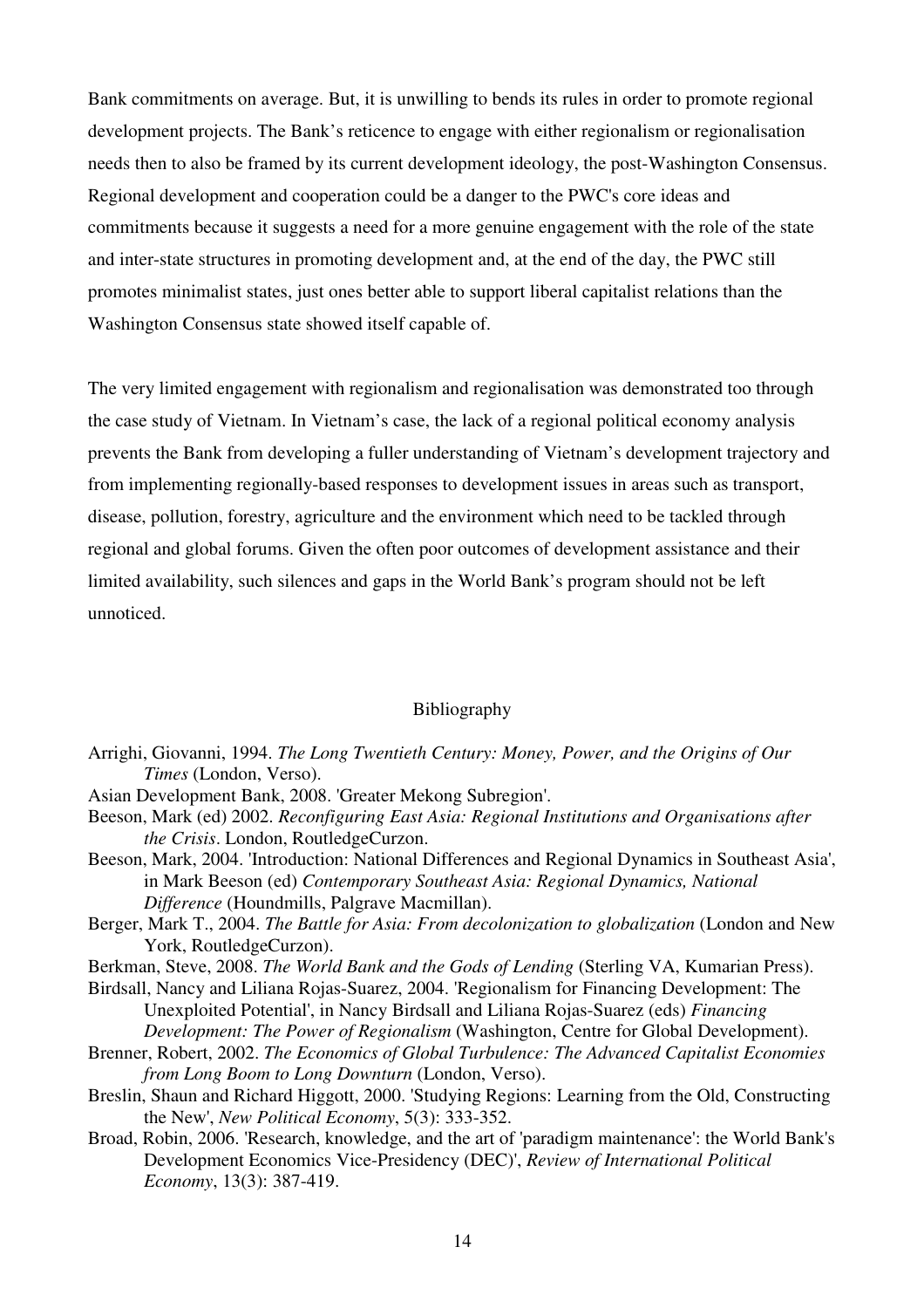- Crawford, Gordon, 2006. 'The World Bank and good governance: rethinking the state or consolidating neo-liberalism?' in Alberto Paloni and Maurizio Zanardi (eds) *The IMF, World Bank and Policy Reform* (London, Routledge).
- de Vylder, Stefan, 1995. 'State and Market in Vietnam: Some Issues for an Economy in Transition', in Irene Norlund, Carolyn L. Gates and Vu Cao Dam (eds) *Vietnam in a Changing World* (Surrey, Curzon Press Ltd, Nordic Institute of Asian Studies).
- Dent, Christopher M., 2008. *East Asian Regionalism* (London, Routledge).
- Dollar, David, 1996. 'Economic Reform, Openness, and Vietnam's Entry into ASEAN', *ASEAN Economic Bulletin*, 13(2): 169-183.
- Dollar, David and Aart Kray, 2004. 'Trade Growth, and Poverty', *The Economic Journal*, 11(4): F22-49.
- Engel, Susan, forthcoming. *The World Bank and the Post-Washington Consensus in Vietnam and Indonesia: Inheritance of Loss*, Routledge).
- Fine, Ben, 2001. *Social Capital versus Social Theory: Political economy and social science at the turn of the millennium* (London, Routledge).
- Frost, Ellen L., 2008. *Asia's New Regionalism* (Boulder, Lynne Rienner).
- General Statistics Office of Vietnam, 2008. 'Monthly Statistical Information, Trade, Price and Tourism'.
- Harvey, David, 2003. *The New Imperialism* (New York, Oxford University Press).
- Harvie, Charles, Fukunari Kimura, et al., 2005. 'Introduction', in Charles Harvie, Fukunari Kimura and Hyun-Hoon Lee (eds) *New East Asian Regionalism: Causes Progress and Country Perspectives* (Cheltenham, Edward Elgar).
- Joint Donor Report to the Vietnam Consultative Group Meeting, 2003, 2-3 December. 'Vietnam Development Report 2004: Poverty', http://www.vdic.org.vn (accessed June, 2004).
- Jones, David Martin and M.L.R. Smith, 2006. *ASEAN and East Asian International Relations: Regional Delusion* (Cheltenham, UK, Edward Elgar).
- Kim, Samuel S., 2004. 'Regionalization and Regionalism in East Asia', *Journal of East Asian Studies*, 4: 39-67.
- Masina, Pietro P., 2006. *Vietnam's Development Strategies* (London and New York, Routledge).
- Nguyen, Dzung The, 2001. 'Social Welfare Aspects of Development in a Transition Economy: Application to Vietnam', *Department of Economics*. Wollongong, University of Wollongong.
- Nguyen, Ngoc Anh and Thang Nguyen, 2007. 'Foreign Direct Investment in Vietnam: An overview and analysis the determinants of spatial distribution across provinces'. *Munich Personal RePEc Archive* MPRA Paper No. 1921, DOI:
- Nørlund, Irene, 2001. 'Vietnam a country view of the partnership process'. Paper supplied to the author**:** 9.
- Nørlund, Irene, Tran Ngoc Ca, et al., 2003. 'Dealing with the Donors: The Politics of Vietnam's Comprehensive Poverty Reduction and Growth Strategy'. Policy Papers 4/2003, Helsinki: Institute of Development Studies, University of Helsinki.
- North, Douglass C., 1998. 'The New Institutional Economics and Third World Development', in John Harriss, Janet Hunter and Colin M. Lewis (eds) *The New Institutional Economics and Third World Development* (London, Routledge).
- Painter, Martin, 2005. 'The Politics of State Sector Reforms in Vietnam: Contested Agendas and Uncertain Trajectories', *The Journal of Development Studies*, 41(2): 261-283.
- Porter, Doug and David Craig, 2004. 'The third way and the third world: poverty reduction and social inclusion in the rise of 'inclusive' liberalism', *Review of International Political Economy*, 11(2): 387-423.
- Schiff, Maurice and L. Alan Winters, 2003. *Regional Integration and Development* (Washington, World Bank / Oxford University Press).
- Scollay, Robert, 2005. 'East Asia and the Evolution of Preferential Trading Arrangements in the Asia-Pacific: A Stock-take', in Charles Harvie, Fukunari Kimura and Hyun-Hoon Lee (eds)